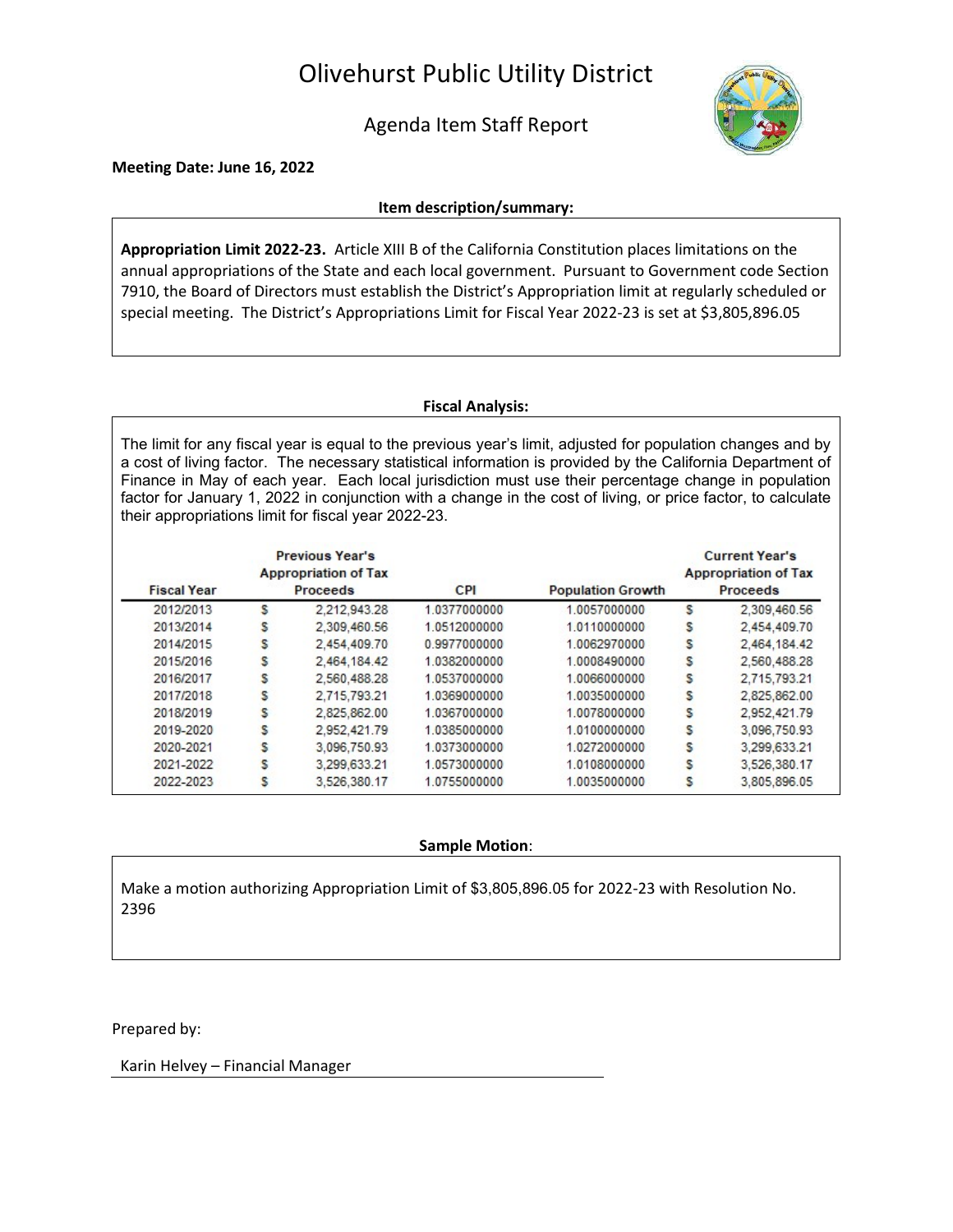# **OLIVEHURST PUBLIC UTILITY DISTRICT**

### **RESOLUTION NO. 2396**

# **A RESOLUTION TO DETERMINE THE APPROPRIATIONS**

# **OF TAX PROCEEDS FOR 2022/2023**

BE IT RESOLVED, by the Board of Directors of the Olivehurst Public Utility District, County of Yuba, State of California, that the maximum limit applicable to the 2022 – 2023 appropriations of tax proceeds, as calculated, is **\$**3,805,896.05 in accordance with Article XIIIB of the Constitution of the State of California.

# **PASSED AND ADOPTED THIS 16 TH DAY OF JUNE 2022.**

OLIVEHURST PUBLIC UTILITY DISTRICT

\_\_\_\_\_\_\_\_\_\_\_\_\_\_\_\_\_\_\_\_\_\_\_\_\_\_\_\_\_\_\_\_\_\_\_\_\_\_\_\_. President, Board of Directors

ATTEST:

\_\_\_\_\_\_\_\_\_\_\_\_\_\_\_\_\_\_\_\_\_\_\_\_\_\_\_\_\_\_\_\_\_\_\_. Acting District Clerk & ex-officio Secretary

> APPROVED AS TO FORM AND LEGAL **SUFFICIENCY**

\_\_\_\_\_\_\_\_\_\_\_\_\_\_\_\_\_\_\_\_\_\_\_\_\_\_\_\_\_\_\_\_\_\_\_ Deirdre Joan Cox, Legal Counsel

 $*$  \* \* \* \* \*